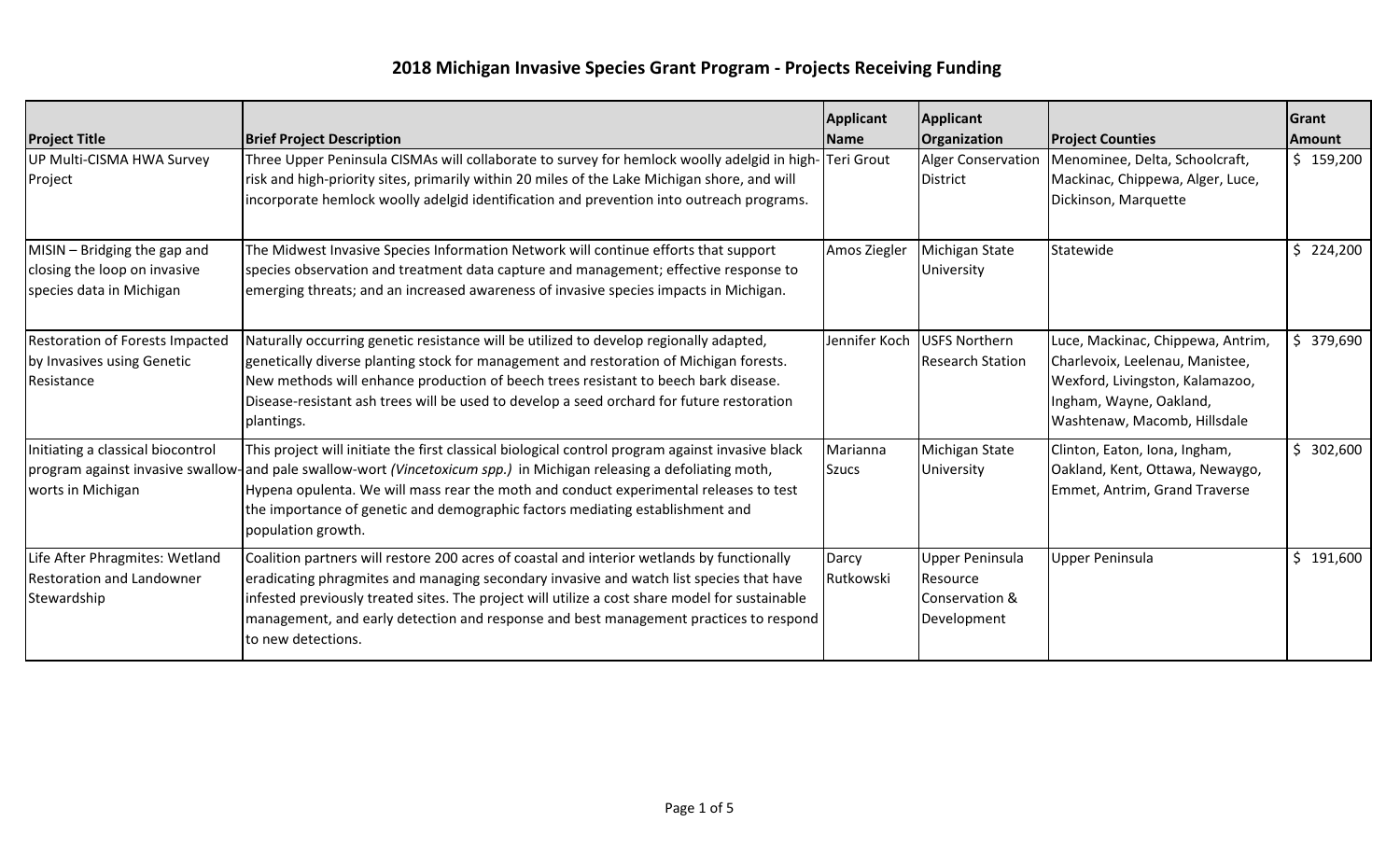| <b>Project Title</b>                                                                            | <b>Brief Project Description</b>                                                                                                                                                                                                                                                                                                                                                                                                               | <b>Applicant</b><br><b>Name</b> | Applicant<br>Organization                                        | <b>Project Counties</b>                                                                                                       | Grant<br><b>Amount</b> |
|-------------------------------------------------------------------------------------------------|------------------------------------------------------------------------------------------------------------------------------------------------------------------------------------------------------------------------------------------------------------------------------------------------------------------------------------------------------------------------------------------------------------------------------------------------|---------------------------------|------------------------------------------------------------------|-------------------------------------------------------------------------------------------------------------------------------|------------------------|
| Assessing habitat characteristics<br>and species assemblages                                    | This project will identify habitat characteristics associated with invasion of European frog-bit<br>(Hydrocharis morsus-ranae) in Great Lakes coastal wetlands, assess its effects on the<br>associated with European frog-bit ecosystem, quantify how ecosystems respond to hand-harvesting, and determine how<br>patches of European frog-bit change through time at sites where removal did and did not<br>occur.                           | Kevin<br>Kapuscinski            | Lake Superior State Chippewa<br>University                       |                                                                                                                               | \$188,200              |
| <b>Effects of Didymosphenia</b><br>geminata blooms on salmonid<br>production in Michigan waters | Nuisance levels of Didymosphenia (Didymo) were first reported in Michigan waters (St.<br>Marys River) in 2015, but research on Didymo's effects on fish reproduction is lacking. This<br>pilot project will determine if Didymo blooms alter salmonid spawning site selection and fry<br>emergence, and it will inform management techniques.                                                                                                  | Ashley<br>Moerke                | University                                                       | Lake Superior State   Main Rapids and Little Rapids of the<br>St. Marys River, the Lake Superior-<br>Huron connecting channel | 40,600                 |
| decontamination                                                                                 | Protecting Pure Michigan through This project will target outreach to recreational users, campers and second home owners in  AJ Brucks<br>the southwest corner of the state to prevent the introduction and spread of invasive species<br>through firewood, recreational gear and vehicles as visitors travel to and through Michigan.                                                                                                         |                                 | Van Buren<br>Conservation<br><b>District</b>                     | Berrien, Cass, and Van Buren                                                                                                  | \$<br>53,700           |
| <b>RIPPLE II: Education about</b><br>Invasives in Aquarium and Pond<br>Trade                    | This project will continue and expand the successful RIPPLE outreach campaign to prevent<br>introduction of invasive species via the aquarium and pond trades. Data from research and<br>outreach supported by our initial MISGP grant will drive the development of novel<br>engagement materials and programming and facilitate new and strengthened stakeholder<br>partnerships.                                                            |                                 | Jo A. Latimore Michigan State<br>University                      | Statewide                                                                                                                     | 128,350<br>\$.         |
| species via recreational, land<br>management, forestry and<br>shipping vectors                  | Preventing the spread of invasive The Mid-Michigan CISMA will address recreational, private land, forestry and shipping<br>vectors that can spread invasive species. Outreach, trainings and workshops will be<br>provided to landowners, recreation groups and forestry professionals to address oak wilt,<br>Asian longhorned beetle and other watch list species. The CISMA will also treat prioritized<br>populations of invasive species. | Michelle<br>Beloskur            | Ingham<br>Conservation<br><b>District</b>                        | Eaton, Clinton, Ingham and Ionia                                                                                              | Ś.<br>88,000           |
| Invasive Species Leadership in<br>Northwest Lower Michigan                                      | The Northwest Michigan Invasive Species Network will utilize outreach, training, and<br>collaboration to increase awareness adoption of invasive species prevention actions and<br>implement high-priority invasive species management across its four-county service area.                                                                                                                                                                    |                                 | Katie Grzesiak Grand Traverse<br>Conservation<br><b>District</b> | Benzie, Grand Traverse, Leelanau,<br>and Manistee                                                                             | \$180,860              |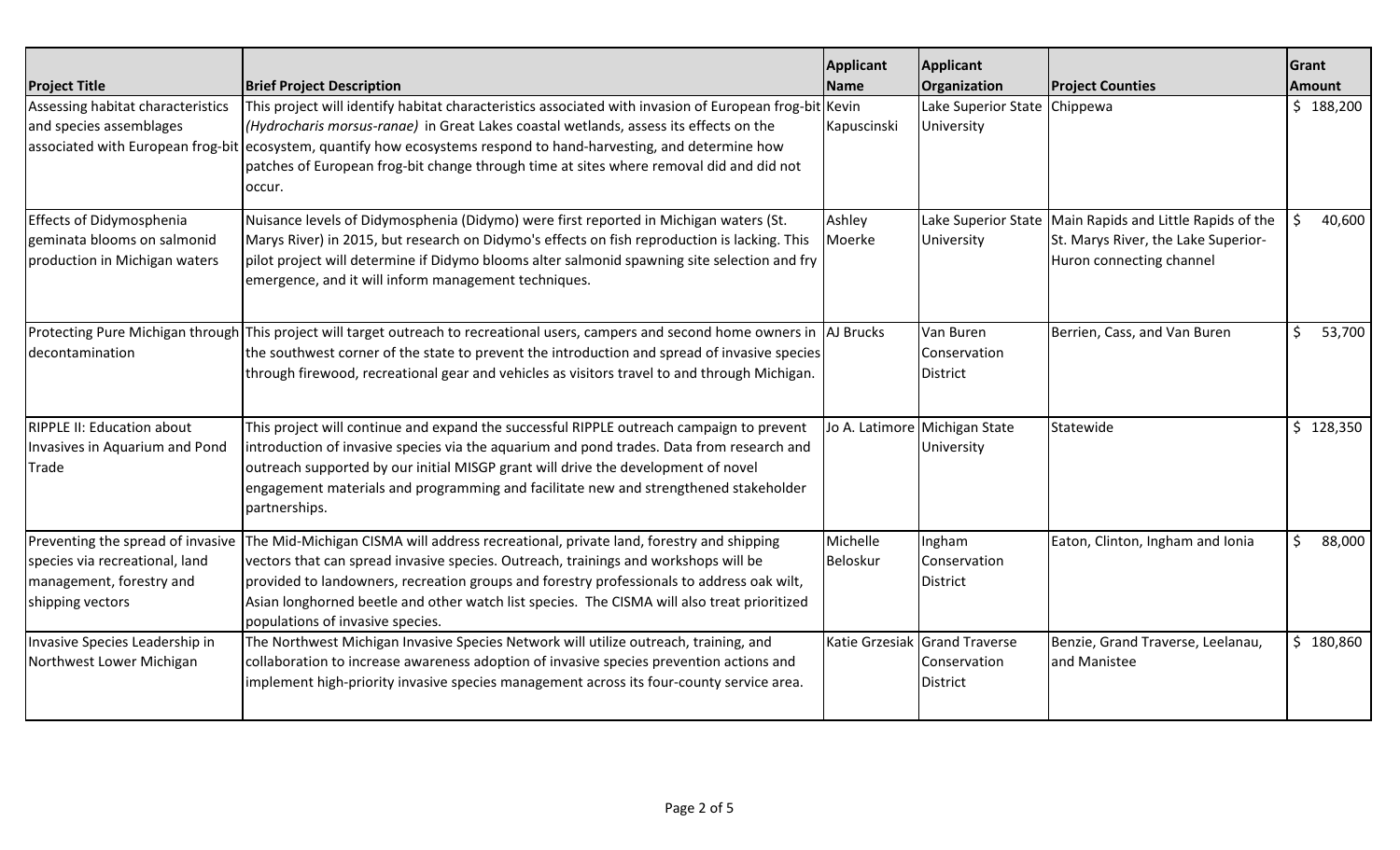| <b>Project Title</b>                                                                                              | <b>Brief Project Description</b>                                                                                                                                                                                                                                                                                                                                                            | <b>Applicant</b><br><b>Name</b> | Applicant<br>Organization                                    | <b>Project Counties</b>                                                                                                                | Grant<br><b>Amount</b> |        |
|-------------------------------------------------------------------------------------------------------------------|---------------------------------------------------------------------------------------------------------------------------------------------------------------------------------------------------------------------------------------------------------------------------------------------------------------------------------------------------------------------------------------------|---------------------------------|--------------------------------------------------------------|----------------------------------------------------------------------------------------------------------------------------------------|------------------------|--------|
| Northeast Michigan CWMA<br><b>Expanded Impacts</b>                                                                | This project will expand Northeast Michigan Cooperative Weed Management Area's current Jennifer<br>programming and implement new projects including bringing the latest in forest invasive<br>species knowledge to teachers and students, working with partners to focus on locally-led<br>projects and establishing connections between invasive species control and community<br>efforts. | Muladore                        | <b>Huron Pines</b>                                           | Alcona, Alpena, Arenac, Cheboygan,<br>Crawford, Iosco, Montmorency,<br>Ogemaw, Oscoda, Otsego, Presque<br>Isle, and Roscommon Counties | \$151,200              |        |
| <b>Model for Collaborative</b><br>Watershed Scale Survey and<br>Control                                           | The North Country CISMA will pilot statewide CISMA involvement in enhancing existing lake Vicki Sawicki<br>monitoring programs by building strong collaborations with lake and watershed<br>organizations. Project benefits include increasing CISMA visibility and incorporation of<br>invasive species issues in watershed and lake management program planning and budgets.              |                                 | Mecosta<br>Conservation<br>District                          | Claire, Lake, Mecosta, Missaukee,<br>Osceola, Roscommon, and Wexford                                                                   | \$191,900              |        |
| TS-CISMA Management of top<br>priority invasive species in the<br><b>EUP</b>                                      | The Three Shores CISMA will provide prevention, detection, eradication and control of<br>invasive species through outreach, education, and strategic control efforts. A minimum of<br>350 acres of invasive species will be treated with over 90 miles of shoreline and 700 acres<br>surveyed and monitored in the Eastern Upper Peninsula.                                                 | Mike<br>McCarthy                | Chippewa Luce<br>Mackinac<br>Conservation<br><b>District</b> | Chippewa, Luce, Mackinac                                                                                                               | \$160,000              |        |
| Managing Invasive Species in<br>West Michigan                                                                     | Through this project, West Michigan CISMA will serve as a regional resource for invasive<br>species prevention, detection, eradication, and control in West Michigan by addressing<br>vectors and early detection infestations to limit and control invaders and sustaining<br>management of previous treatments to begin the restoration process.                                          | Drew Rayner                     | Ottawa<br><b>Conservation</b><br><b>District</b>             | Allegan, Kent, Montcalm, Muskegon,<br>Newaygo, Oceana, and Ottawa                                                                      | \$199,900              |        |
| Central Michigan Cooperative<br><b>Invasive Species Management</b><br>Area (CISMA) Creation and<br>Implementation | This project will support the establishment of the new Central Michigan CISMA, which will<br>direct collaborative invasive species management within a five-county region through<br>development of a strategic plan, seeking sustainable funding, surveying for invasive species<br>and providing education and outreach to partners and the community.                                    | Tom Lenon                       | Chippewa Nature<br>Center                                    | Midland, Isabella, Clare, Gladwin,<br>and Gratiot                                                                                      | S                      | 60,000 |
| The Essential Western Peninsula<br><b>Invasive Species Coalition</b>                                              | WePIC will continue efforts in outreach, education prevention, identification and control.<br>This project will use a rapid response crew for new invasions and monitoring and<br>restoration efforts on existing invasive species sites.                                                                                                                                                   | Jennifer<br>Ricker              | Iron Baraga<br>Conservation<br><b>District</b>               | Iron, Gogebic, and Ontonagon                                                                                                           | Ś                      | 60,000 |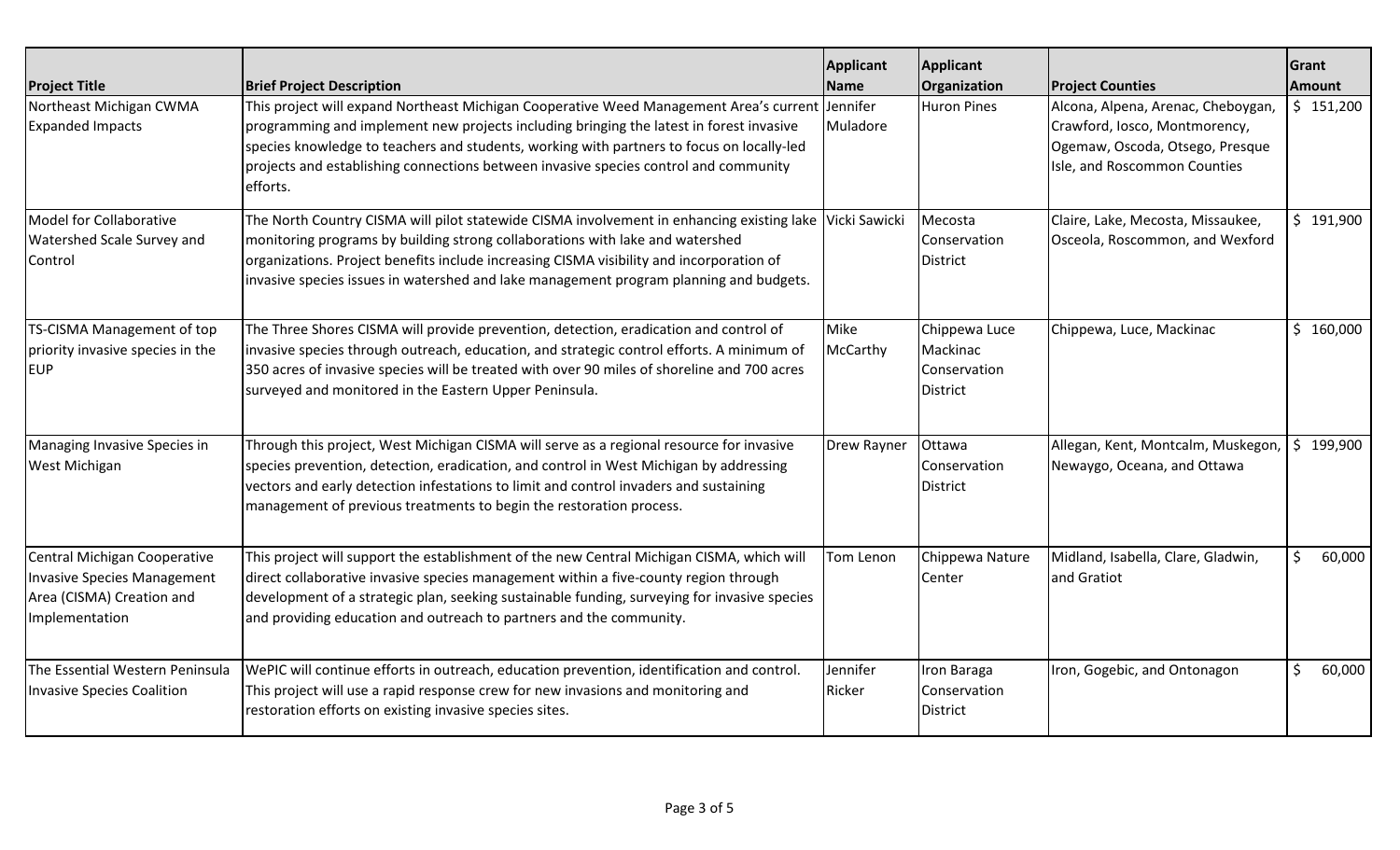| <b>Project Title</b>                                                         | <b>Brief Project Description</b>                                                                                                                                                                                                                                                                                                                                                      | <b>Applicant</b><br><b>Name</b> | Applicant<br>Organization                                        | <b>Project Counties</b>                                                                                                              | Grant | <b>Amount</b> |
|------------------------------------------------------------------------------|---------------------------------------------------------------------------------------------------------------------------------------------------------------------------------------------------------------------------------------------------------------------------------------------------------------------------------------------------------------------------------------|---------------------------------|------------------------------------------------------------------|--------------------------------------------------------------------------------------------------------------------------------------|-------|---------------|
| Northeast MI CWMA 2019<br><b>Structure and Function</b>                      | This project represents the core work of Northeast Michigan CISMA: working with individual<br>landowners through administering cost-share programs, CISMA administration, limited<br>outreach, and priority inventory and treatments.                                                                                                                                                 | Jennifer<br>Muladore            | <b>Huron Pines</b>                                               | Alcona, Alpena, Arenac (Charity<br>Island and special projects only),<br>Cheboygan, Crawford, Iosco,<br>Montmorency, Ogemaw, Oscoda, | Ś     | 60,000        |
| North Country CISMA Strategic<br>Plan                                        | Continued Funding to Implement The North Country CISMA will work to prevent and limit the spread of invasive species by<br>promoting decontamination practices among recreationists, and raising awareness of<br>prohibited, restricted, and watch list species. The CISMA will also implement strategic<br>regional surveillance and management programs on public and private land. | Vicki Sawicki                   | Mecosta<br>Conservation<br><b>District</b>                       | Lake, Mason, Mecosta, Missaukee,<br>Osceola, and Wexford                                                                             | Ŝ.    | 60,000        |
| Northwest Michigan Invasive<br><b>Species Network Mission</b><br>Fulfillment | Northwest Michigan Invasive Species Network will expand efforts to prevent and limit<br>dispersal of high-priority invasive species, with an emphasis on terrestrial plants, advance<br>management of high-priority invasive species on public and private lands and act as a<br>resource for partners and the public.                                                                |                                 | Katie Grzesiak Grand Traverse<br>Conservation<br><b>District</b> | Benzie, Grand Traverse, Leelanau,<br>and Manistee                                                                                    | S.    | 60,000        |
| <b>Oakland County CISMA</b><br>Coordination and Management,<br>2019          | The Oakland County CISMA will coordinate early detection and rapid response for high<br>priority species in southeast Michigan, engage the public in reporting, controlling, and<br>monitoring efforts and coordinate invasive species control among CISMA partners while<br>strengthening the partner network.                                                                       | Chris Bunch                     | <b>Six Rivers Land</b><br>Conservancy                            | Oakland                                                                                                                              | \$    | 60,000        |
| Three Shores CISMA 2018 Core<br><b>Functions Initiative</b>                  | The Three Shores CISMA will continue strategic prevention, detection, eradication, and<br>control efforts, ensure continuity of the CISMA and its partnerships, expand audiences,<br>increase stakeholder engagements and manage program activities consistent with the<br>CISMA's strategic plan.                                                                                    | Mike<br>McCarthy                | Chippewa Luce<br>Mackinac<br>Conservation<br><b>District</b>     | Chippewa, Luce, Mackinac                                                                                                             | \$    | 60,000        |
| <b>SWxSW Corner CISMA</b><br>Continuation                                    | The CISMA will continue to help residents identify and respond to invasive species issues,<br>work with local organizations, businesses and recreationalists to promote decontamination<br>and prevent spread of invasives, and provide local municipalities and landowners with<br>proper management plans for detected species.                                                     | AJ Brucks                       | Van Buren<br>Conservation<br>District                            | Berrien, Cass, and Van Buren                                                                                                         | \$    | 60,000        |
| <b>BCK CISMA Core Functions</b>                                              | This project will support BCK's efforts to provide leadership and coordination for the tri-<br>county project area, including reducing invasive species spread through the implementation<br>of best management practices, high-priority prevention, detection, and control activities<br>and sharing invasive species information with new audiences.                                | Sarah Nelson                    | <b>District</b>                                                  | Barry Conservation   Barry, Calhoun, Kalamazoo                                                                                       | \$    | 60,000        |